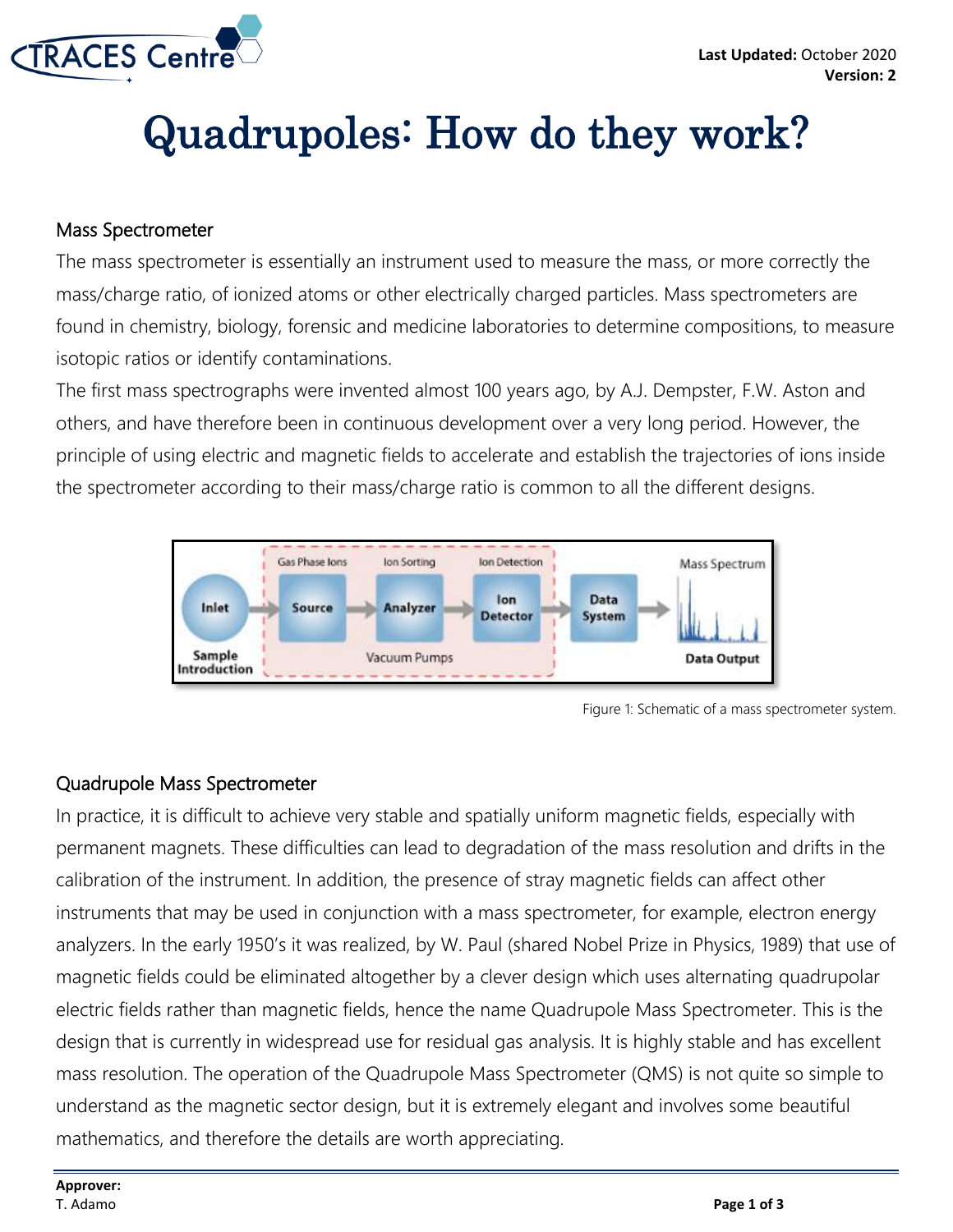

First, the overall quadrupole layout:



Figure 2: Schematic of a quadrupole mass filter.

A quadrupole mass spectrometer consists of an ionizer (bombardment by electrons from a hot filament), an ion accelerator, and a mass filter consisting of four parallel metal rods arranged as in the figure above. Two opposite rods have an applied potential of  $(U+V\cos(\omega t))$  and the other two rods have a potential of -(U+Vcos(ωt)), where U is a dc voltage and Vcos(ωt) is an ac voltage. The applied voltages affect the trajectory of ions traveling down the flight path centered between the four rods. For given dc and ac voltages, only ions of a certain mass-to-charge ratio pass through the quadrupole filter and all other ions are thrown out of their original path. A mass spectrum is obtained by monitoring the ions passing through the quadrupole filter as the voltages on the rods are varied. There are two methods: varying ω and holding U and V constant, or varying U and V with (U/V) fixed for a constant angular frequency, ω.

The general principle of operation of the mass filter can be visualized *qualitatively* as follows: light ions (low mass to charge ratio) are able to follow the alternating component of the field. For the Xdirection, those ions will stay in phase with the RF drive, gain energy from the field and oscillate with increasingly large amplitude until they encounter one of the rods and are discharged. Therefore the Xdirection is a high-pass mass filter:only high masses will be transmitted to the other end of the quadrupole without striking the X-electrodes. On the other hand, in the Y-direction, heavy ions will be unstable because of the defocusing effect of the DC component, but some lighter ions will be stabilized by the AC component if its magnitude is such as to correct the trajectory whenever its amplitude tends to increase. Thus the Y-direction is a **low-pass mass** filter: only low masses will be transmitted to the other end of the quadrupole without striking the Y electrodes. By a suitable choice of RF/DC ratio, the two directions together give a mass filter which can resolve individual atomic masses.